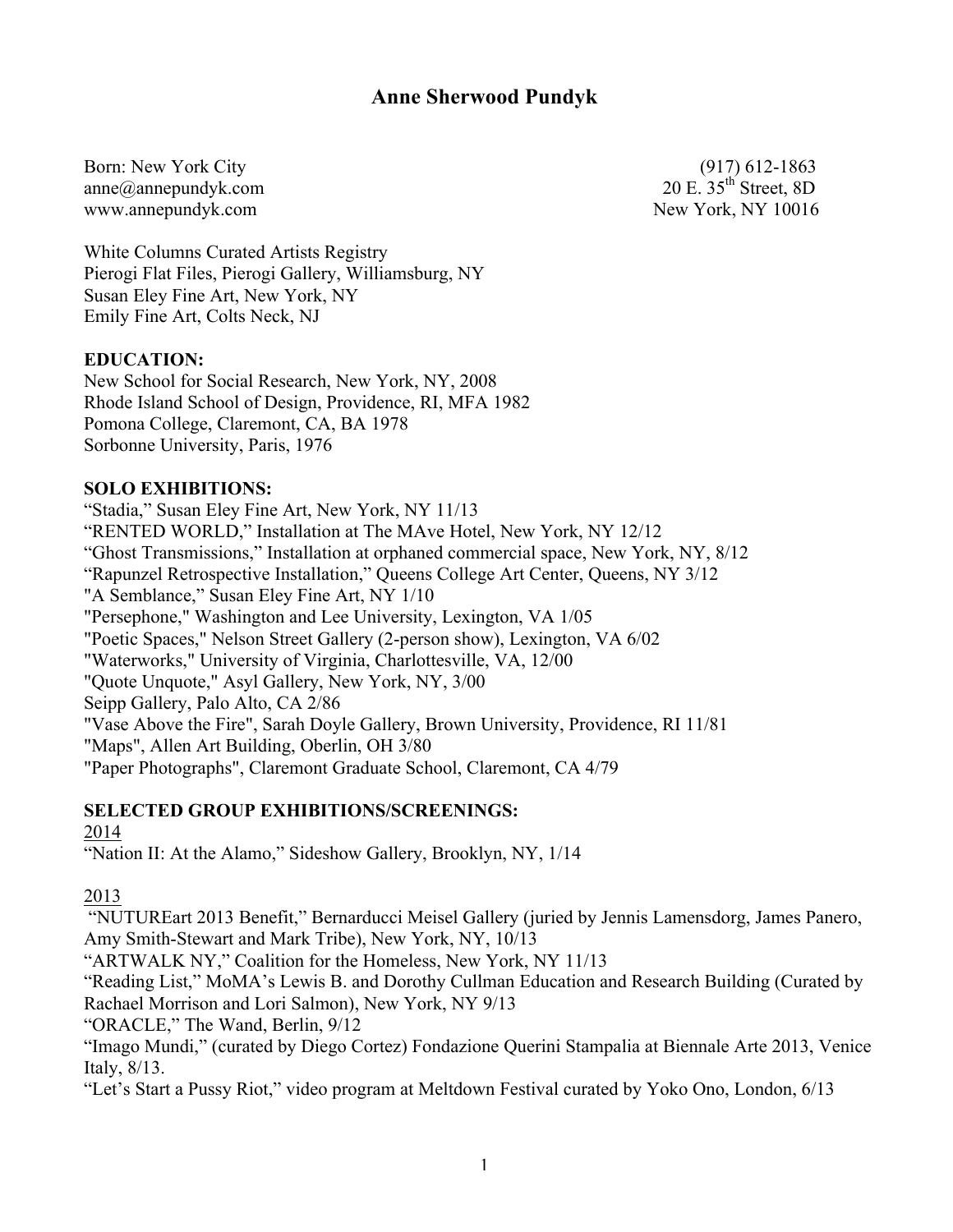"Sideshow Nation," Sideshow Gallery, Brooklyn, NY 1/12 "Art/25/75, The Silver + Diamond Jubilees," curated by Tara Mathison, Queens College Art Center, Queens, NY 3/13

### 2012

"Small Works," Ruth Bachofner Gallery, Santa Monica, CA 12/12

- "ARTWALK NY," Coalition for the Homeless, New York, NY 11/12
- "MATERIALA TAK," Panepinto Galleries, Jersey City, NJ, 6/12
- "BRUCENNIAL 2012," New York, NY 2/12
- "MIC:CHECK (OCCUPY),"Sideshow Gallery, Brooklyn, NY 1/12
- "Rapunzel/in perpetuum/forever II" Queens College Art Center, Queens, NY 4/12

### 2011

- "Small Works," Ruth Bachofner Gallery, Santa Monica, CA 12/11
- "ARTWALK NY," Coalition for the Homeless, New York, NY 11/11
- "Utopia, in perpetuum/forever I," Queens College Art Center, Quees, NY 10/11
- "Comfort," Infusion Gallery, Brooklyn, NY  $9/11 5/12$
- "Entering Abstraction," Ruth Bachofner Gallery, Los Angeles, CA 7/11
- "Mourning Tower Installation," Rosenthal Library Rotunda, Queens College, New York, NY 5/11
- "Express/Local: NYC Regional Aesthetics," Queens College Art Center, New York, NY 5/11
- Video Screening of "My Atlas: Lindsay/A Report to An Academy," Standard Hotel, Hollywood, CA Artillery Magazine, Award, Third Place, 4/11
- "Winter Selects," Susan Eley Fine Art, New York, NY 2/11

### 2010

- Art Miami, Susan Eley Fine Art, Miami, FL, 12/10
- "The Art of Captivity: Part Two," Susan Eley Fine Art, 10/10
- "Alternative Histories," Exit Art, New York, NY 10/10
- "The Art of Captivity: Part One," Fordham University, New York, NY, 9/10

"With or Without Permission: Appropriation, Assemblage, and Collage," The Philoctetes Center,

New York, NY 3/10

### 2009

Art Miami, Susan Eley Fine Art, Miami, FL 12/09

"Heading Home," Susan Eley Fine Art, New York, NY 7/09

## 2007

"Landscapes and Still Lifes," Nichols Gallery, Barboursville, VA 8/07

## 2006

Carol Craven Gallery, Martha's Vineyard, MA, 8/06 "Summer Landscape Show," Nichols Gallery, Barboursville, VA 6/06

### 2005

"12 x 12", Nelson Street Gallery, Lexington, VA 2/05

## 2002

"Interpretations of a Still Life", Forrest Scott Gallery, Millburn, NJ 12/02 "TriBeCa Works on Paper Show", DFN Gallery, New York, NY 6/02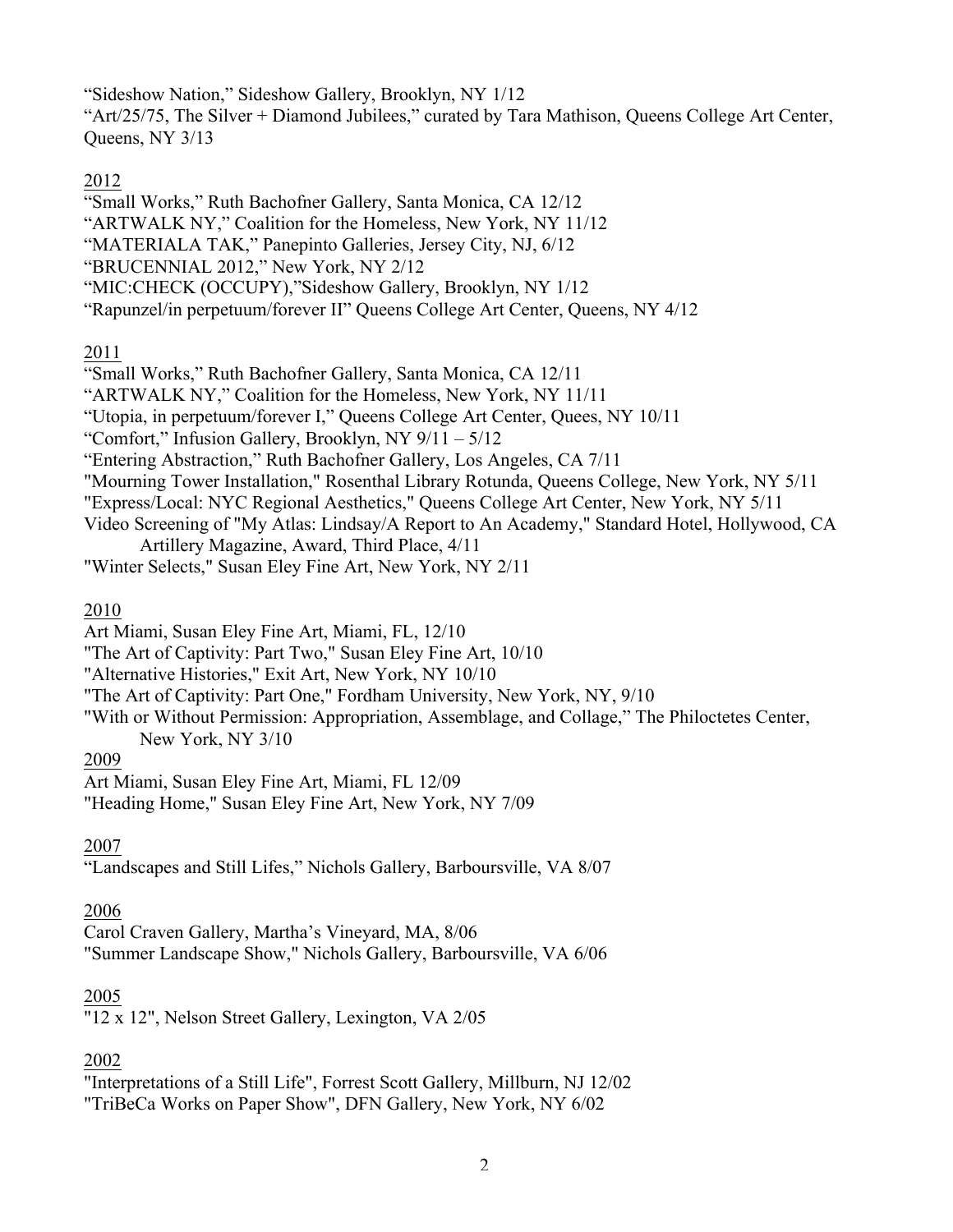2001

"Of Things to Come", Forrest Scott Gallery, Millburn, NJ 3/01 "Paper, Scissors, Rock", Elaine Benson Gallery, Bridgehampton, NY 8/01

## 1999

"The Magic of Venice", The Grand Venetian Hotel (Nancy Hoffman, Curator), Las Vegas, NE, 10/99 "Please Be Seated", MetLife Building (Suzanne Randolph, Curator), New York, NY, Summer 1999 "Paper Works", Elaine Benson Gallery, Bridgehampton, NY 7/99

## 1988

Minor Injury Gallery, Brooklyn, NY 11/88 "Numinosa", Fashion Moda, Bronx, NY 10/88 "Ten Artists: An Invitational Exhibition", Guild Hall Museum (Helen A. Harrison, Curator), East

Hampton, NY 6/88

"The New Generation", Elaine Benson Gallery (Werner Kramarsky, Curator), Bridgehampton, NY, 6/88

# 1987

"10%", Minor Injury Gallery, Brooklyn, NY (GAS Collaborative) 9/87

# 1986

Visual Arts Center of Alaska (Sarah McFadden, Curator), Anchorage and Fairbanks, 2/86 San Francisco Art Institute Invitational, San Francisco, CA 2/86

## 1985

"Through Darkness to Light", The Women's Building, Los Angeles, CA 12/85 "Directions in Contemporary Landscape", Palo Alto Cultural Center, Palo Alto, CA 6/85

# **LECTURES/TEACHING/PERFORMANCES:**

"*Girls Against God, Wolf Moon Gathering*," MoMA PS1 Sunday Session, 1/14 "*Girls Against God, Feminist Discussion*," Susan Eley Fine Art, New York, NY 11/13 "*Between the Door and the Street*," by Suzanne Lacy with Creative Time and The Brooklyn Museum, Brooklyn, NY 10/13 *Girls Against God* Launch Party Reading, Printed Matter, New York, NY 6/13 *Lets Start A Pussy Riot* Book Launch Panel Discussion, Bluestockings, New York, NY 7/13 "*Rapunzel in the Library, in perpetuum/forever*," Queens College Art Center, Queens, NY 6/12 Associate Teacher, English Department, Fordham University, New York, NY Fall 2010 Panelist, "*The Art of Captivity*," Susan Eley Fine Art, New York, NY 11/10 Panelist, "*The Art of Captivity*," Fordham University, New York, NY 9/10 Studio Lecture, "*Watercolor as Voiceover*," Manhattan Marymount College, New York, 5/08 Guest Lecturer, "*The Myth of Persephone*," Fordham University, New York, NY 9/07 "Persephone," Exhibition Lecture, Washington & amp; Lee University, Lexington, VA 1/05 Studio Tour, Sotheby's Institute of Art, New York, NY 4/0

# **AWARDS/GRANTS/RESIDENCIES:**

Artist-in-Residence (Rapunzel), Queens College Art Center, 2/12 Artist-in-Residence, Queens College Art Center, 4/11 Artists Space Exhibition Grant for GAS Collaborative, 1987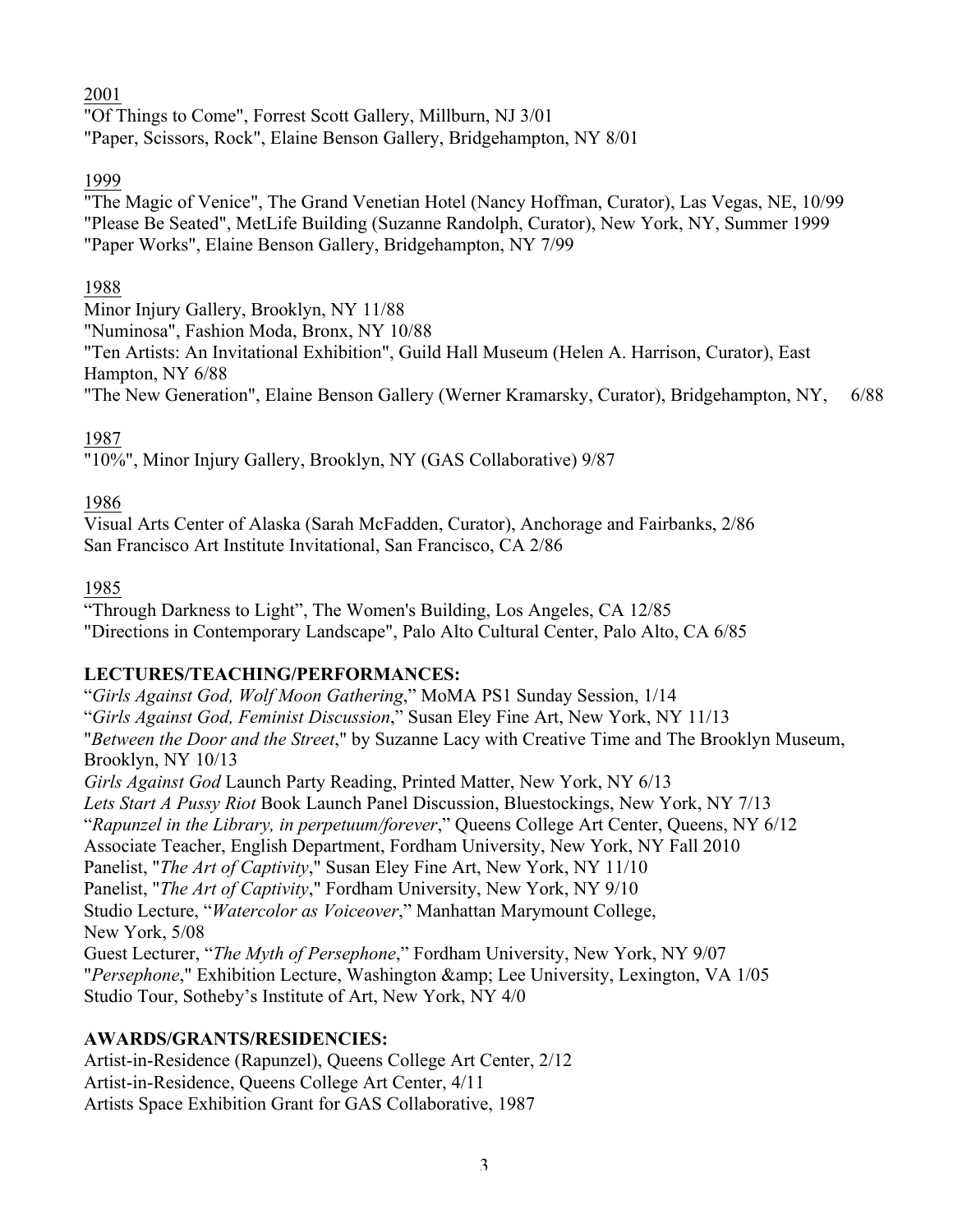William Steeple Davis Fellowship, Artist Residency, Orient, NY 1986-87 Pomona College's Mary Drew Art Award 1978

#### **SELECTED COLLECTIONS:**

Corporate and Institutional: Luciano Benetton Foundation Barclay's Bank, New York, NY Glamorise Foundations, Inc., New York, NY State Street Bank, Boston, MA St. Barnabas Medical Center Foundation, West Orange, NJ University of Virginia's Digestive Health Center, Charlottesville, VA Private: Katie Couric, New York, NY Anthony Grant, Rye, NY Barry Hoggard and James Wagner, New York, NY Cy Twombly, Rome, Italy

### **WRITING:**

Co-editor with Bianca Casady, *Girls Against God*, a new feminist magazine published by Capricious Contributor to *The Brooklyn Rail, artUS, Art in America, Broadway +Thresher* Artblog: www.annesherwoodpundyk.blogspot.com *Exhibition Catalogue*, "The Art of Captivity," Essay, "Freedom in Mind," September, 2010

### **PUBLICATIONS/MEDIA:**

*Speaking from the Diaphragm*, "Der Gute gotten Von Manhattan," Vaginal Davis, February 2, 2014 *Slutist*, "Girls Against God at PS1," Kristen Korvette, January 27, 2014 *ARTslant*, "Stadia" New Work by Anne Sherwood Pundyk," Elizabeth Sadoff, January 16, 2014 *The Brooklyn Rail*, "Anne Sherwood Pundyk: Stadia," Julie Higonnet, January 2014 *"Stadia" Catalogue*, "Barry Schwabsky in Conversation with Anne Sherwood Pundyk," March, 2014 Anthenaeum Nieuscentrum, "Interview with Bianca Casady and Anne Sherwood Pundyk from Girls Against God," December 1, 2013 *Walker Art Center Blog*, "*Patriarchy is Over*," by Shieva Salehnia, October 18, 2013 *TWAT b.,* "*No Bra,"* by Francesca Davison, August 28, 2013 *ART MAG*, "*Girls Against God Debut Issue Launch*," July 11, 2013 *Let's Start A Pussy Riot*, curated by Emily Neu, Rough Trade Records, London, June 2013 *"ORGANIX, Contemporary Art from USA*," curated by Diego Cortez, SKIRA, Switzerland, June, 2013 *ARTSlant*, "Anne Sherwood Pundyk: Rented World," by Viola K. Timm, February 11, 2013 *ArtweekLA*, "Fifty Artists, Small Works, December 5, 2012 *The Brooklyn Rail*, "Material Tak," by Jonathan Goodman, July/August/2012 *Hyperallergic*, "Renew Your Faith in Painting," Brendon S. Carroll, July 10, 2012 *Alternative Histories, New York Art Space, 1960 - 2010*, Edited by Lauren Rosati and Mary Anne Staniszewski, MIT Press, September 2012 *Left Bank Art Blog*, Art News by Charles Kessler, June 2, 2012 *Jersey City Independent*, "'Material Tak' Art Exhibit in Jersey City Shows Paint as More Than a Medium," Summer Dawn Hortillosa, June 7, 2012 *Jersey City Journal,* "Relevance of Painting on show in 'Material Tak,'" Brendan Carroll, June 7, 2012 Exhibition Essay, "Utopia/in perpetuum/forever I" by Charles Shultz *ARTOBSERVED*, "BRUCENNIAL 2012 Opening," March 1, 2012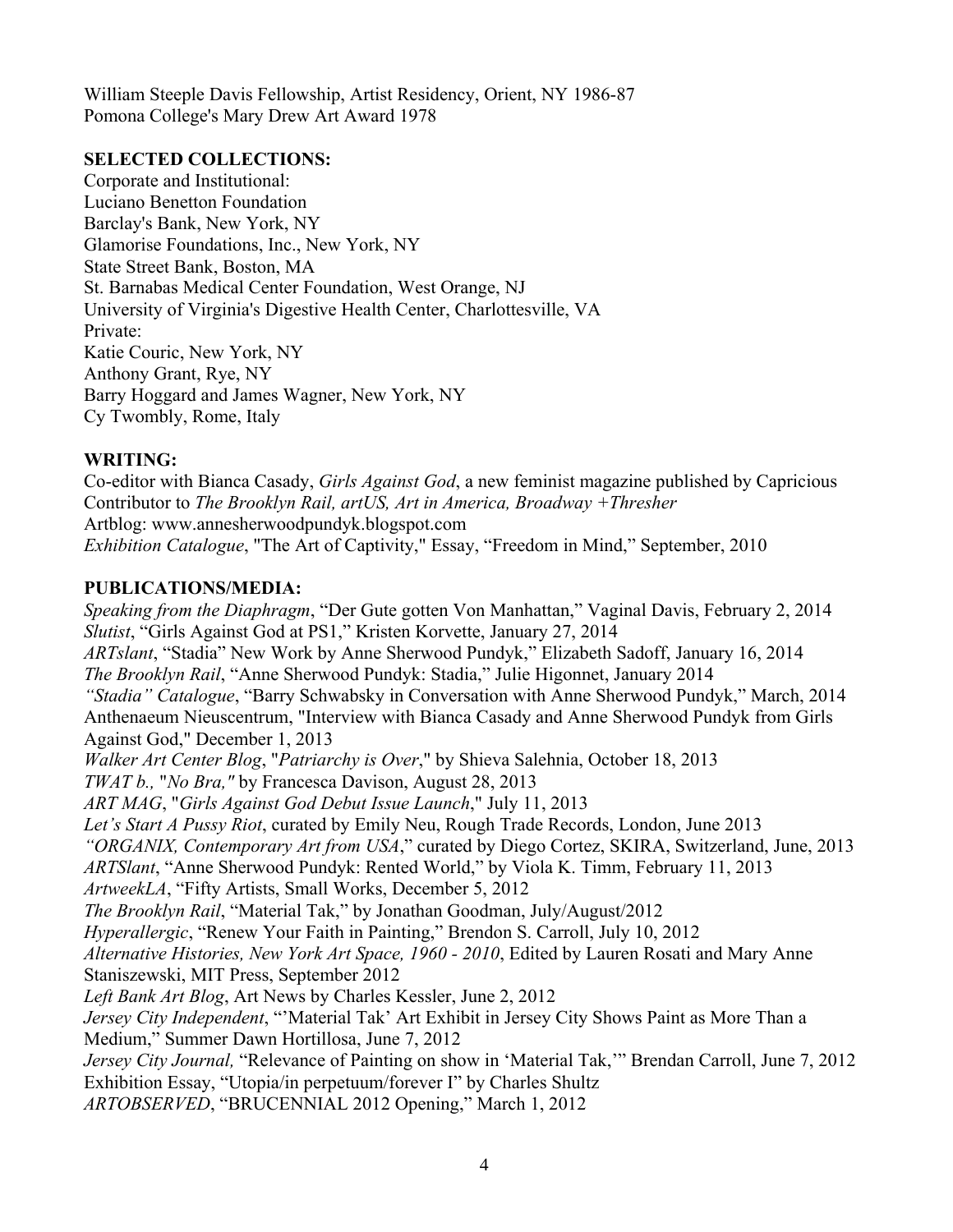*The New York Times*, "Brucennial 2012," Ken Johnson, March 2, 2012 *James Kalm's Rough Cuts: Video of Brucennial*, 2012, March 1, 2012 *Our RISD,* "Rebraiding Rapunzel," February 2012 *Painter's Table*, "See Yourself Seeing," January 2012 *ArtUS*, Issue # 32, 2011, "Express + Local: NYC Aesthetics Group Exhibition, May 5 - June 30, refuse," by Viola Kolarov, October, 2011, Los Angeles, CA *ArtweekLA*, Featured Article, "Entering Abstraction," August 4, 2011 *Coagula Art Journal*, "LA Artworld Openings," July 27, 2011 *Queens Chronicle*, "Home is Where the Art is," Mark Lord, June 9, 2011 *Exit Art Blog*, "Painting Club Impressions," June 3, 2011 *The Queens Courier*, "An Exhibit Shows of Queens as Art,"Jessica Lyons, May 24, 2011 *Saatchi On-line Magazine*, "Will Corwin's New York Top Ten For May-June 2011," May 16, 2011 NY1 *Television Broadcast*, "Art Exhibition Showcases Various Interpretations of Queens," Amy Chen, May 6, 2011, 9:29 pm *The Standard Culture* blog: "Artillery Video Award Screening," April 4, 20101 *Artweek.LA*, Preview of Artillery Magazine Video Screening, March 14, 2011 *NYDailyNews.com*, "Gonna Check Out Artists at College Library," Lisa L. Colangelo, February 10, 2011 *The Chicago Art Review Blog*, "Seven Artists of the Week - Double Edged SEO," Steve Ruiz, January 19, 2011 *Exhibition Catalogue*, "The Art of Captivity," September, 2010 *Fernham Blog*, "The Art of Captivity," Anne Fernald, October 4, 2010 *Stand Up 2 Cancer Blog*, "Introspective Territories," October 4, 2010 *Inside Fordham*, "How an English Class Inspired and Art Show," Janet Sassi, October 10, 2010 *Idiom*, "Restricted Spaces: Interview with Leonard Cassuto," October 5, 2010 *RISD XYZ*, "Vanity Fair" and "Sharpshooter" images page 31, May 2010 *Gallery Guide* Cover, January 2010 Artwork included in the Gawker Artists collection *Flavorpill MIAMI* Cover Artwork, February 6 to February 12, 2007 *The Daily Progres*s, "Still Time to Enjoy Summer's Views," Ruth Latter, August 24, 2006 *The News-Gazett*e, " Archetypal Qualities, Atypical Works, Myth of Persephone Traced In Art By Anne Pundyk," Claudia Schwab, January 12, 2005 *Dan's Papers*, "Art Commentary," Marion Wolberg Weiss, September 7, 2001 *The Daily Progress*, "Two New York Artists Bring Separate But Special Shows," Ruth Latter, December 14, 2000 *New York Magazine*, "Joul Fief," June 12, 2000 *New York Magazine*, "The Scene," March 27, 2000 Entertainment Tonight, March 10, 2000 television broadcast Exhibition Brochure, "Quote, Unquote," Asyl Gallery, Robert E. Evren, March 2000 *The New York Times*, "Healing Visions," Sunday Styles Section, March 5, 2000 *tele.com*, cover and 3 illustrations, October, 4, 1999 *The East Hampton Star*, "At the Galleries," Sheridan Sansegundo, July 8, 1999 *Long Island Monthly Magazine*, "Art Alert," Elaine Benson, October 1988 Exhibition Catalogue, "Art at Pomona 1887-1987," Marjorie Harth Beebe, 1988 Exhibition Catalogue, Ten Artists: Guild Hall Museum," Helen A. Harrison, June 1988 Exhibition Catalogue, "The New Generations," Werner Kramarsky, May 1988 *The Southampton Press*, "Art of the 'New Generation'," Alexander Russo, May 26, 1988 *The East Hampton Star*, "Ten Artists and Two Concerts," 6/16/88, "M.S.W.J. reproduction